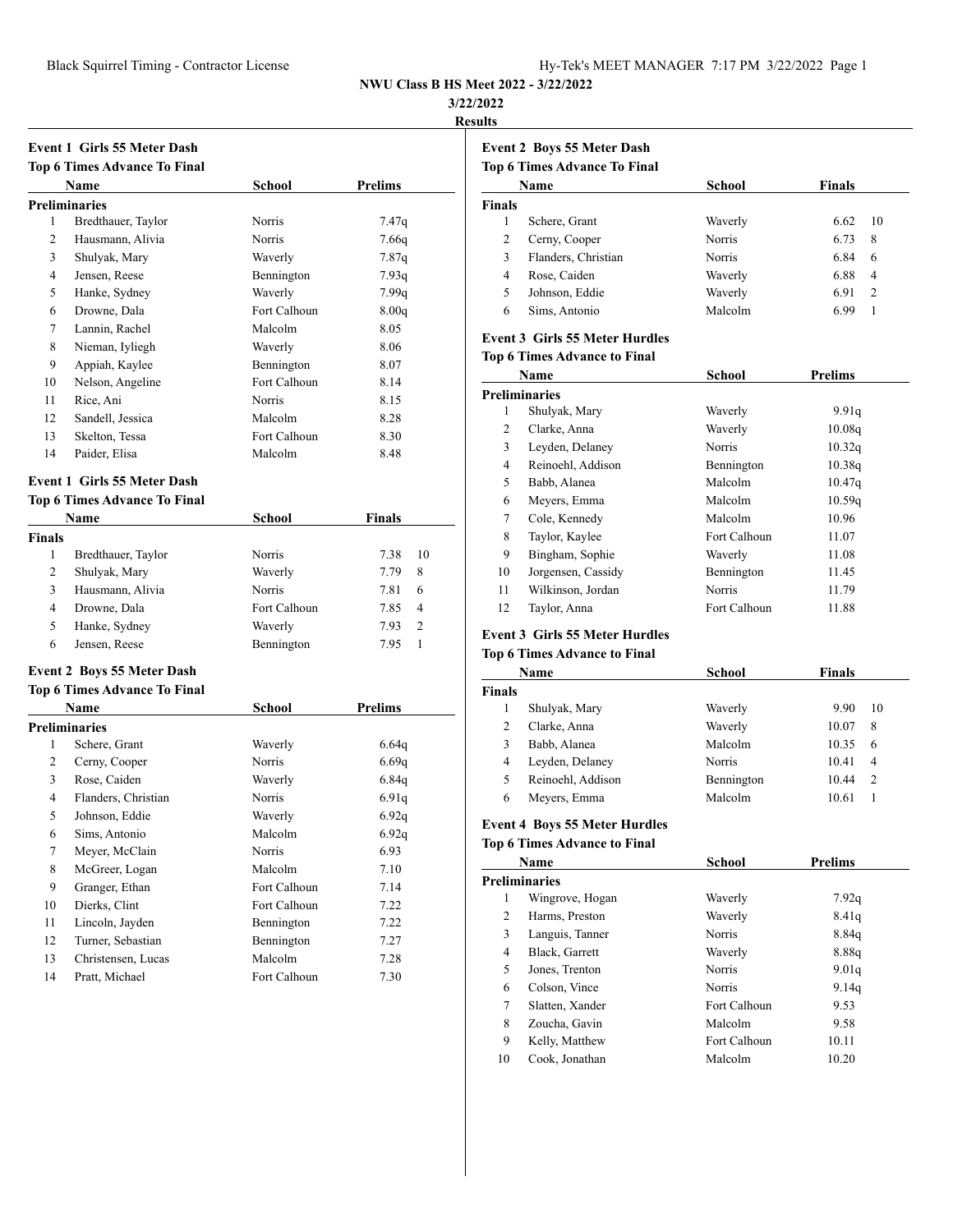**3/22/2022**

**<u>esult</u>** 

|                | Preliminaries  (Event 4 Boys 55 Meter Hurdles)<br>Name | <b>School</b> | <b>Prelims</b> |    |
|----------------|--------------------------------------------------------|---------------|----------------|----|
| 11             | VanEvery, Noah                                         | Malcolm       | 10.49          |    |
|                | <b>Event 4 Boys 55 Meter Hurdles</b>                   |               |                |    |
|                | <b>Top 6 Times Advance to Final</b>                    |               |                |    |
|                | Name                                                   | School        | <b>Finals</b>  |    |
| <b>Finals</b>  |                                                        |               |                |    |
| 1              | Wingrove, Hogan                                        | Waverly       | 7.88           | 10 |
| 2              | Harms, Preston                                         | Waverly       | 8.31           | 8  |
| 3              | Black, Garrett                                         | Waverly       | 8.68           | 6  |
| $\overline{4}$ | Colson, Vince                                          | Norris        | 8.92           | 4  |
| 5              | Jones, Trenton                                         | Norris        | 9.01           | 2  |
| 6              | Languis, Tanner                                        | Norris        | 9.54           | 1  |
|                |                                                        |               |                |    |
|                | <b>Event 5 Girls 200 Meter Dash</b>                    |               |                |    |
|                | Name                                                   | School        | <b>Finals</b>  |    |
| Finals         |                                                        |               |                |    |
| 1              | Rice, Joslyn                                           | Waverly       | 28.69          | 10 |
| 2              | Hausmann, Alivia                                       | Norris        | 28.79          | 8  |
| 3              | Sangster, Liv                                          | Bennington    | 28.95          | 6  |
| $\overline{4}$ | Hadley, Rosie                                          | Norris        | 29.27          | 4  |
| 5              | Drowne, Dala                                           | Fort Calhoun  | 29.29          | 2  |
| 6              | Lannin, Rachel                                         | Malcolm       | 29.40          | 1  |
| 7              | Folds, Alyssa                                          | Waverly       | 29.87          |    |
| 8              | Sandell, Jessica                                       | Malcolm       | 29.88          |    |
| 9              | Jensen, Reese                                          | Bennington    | 30.06          |    |
| 10             | Appiah, Kaylee                                         | Bennington    | 30.20          |    |
| 11             | Nelson, Angeline                                       | Fort Calhoun  | 30.90          |    |
| 12             | Piening, Grayson                                       | Norris        | 31.02          |    |
| 13             | Holliday, Sidney                                       | Malcolm       | 31.27          |    |
| 14             | Cloudt, Karley                                         | Fort Calhoun  | 38.72          |    |
|                | Event 6 Boys 200 Meter Dash                            |               |                |    |
|                | Name                                                   | School        | Finals         |    |
| Finals         |                                                        |               |                |    |
| 1              | Ozenbaugh, Trevor                                      | Norris        | 24.41          | 10 |
| 2              | Jenkins, Garrett                                       | Waverly       | 24.50          | 8  |
| 3              | Gates, Jax                                             | Norris        | 24.99          | 6  |
| 4              | Smith, Braxton                                         | Waverly       | 25.42          | 4  |
| 5              | Lincoln, Jayden                                        | Bennington    | 25.50          | 2  |
| 6              | Klein, Dakota                                          | Norris        | 25.55          | 1  |
| 7              | Maxon, Michael                                         | Fort Calhoun  | 25.57          |    |
| 8              | Nevins, Diante                                         | Waverly       | 25.93          |    |
| 9              | Paider, Alex                                           | Malcolm       | 26.05          |    |
| 10             | Sexton, Parker                                         | Bennington    | 26.28          |    |
| 11             | Bohnenkamp, Clayton                                    | Fort Calhoun  | 26.39          |    |
| 12             | Altstadt, Fred                                         | Fort Calhoun  | 26.43          |    |
| ---            | Williams, Jonathan                                     | Bennington    | <b>SCR</b>     |    |
|                |                                                        |               |                |    |
|                | <b>Event 7 Girls 400 Meter Dash</b>                    |               |                |    |
|                | Name                                                   | School        | <b>Finals</b>  |    |
| Finals         |                                                        |               |                |    |
| 1              | DePalma, Alonna                                        | Waverly       | 1:03.86        | 10 |
|                | Waldo, Mille                                           | Waverly       | 1:04.90        | 8  |
| 2<br>3         | Sangster, Liv                                          | Bennington    |                | 6  |

| ts  |                  |              |            |                |
|-----|------------------|--------------|------------|----------------|
| 4   | Taylor, Kaylee   | Fort Calhoun | 1:06.44    | $\overline{4}$ |
| 5   | Beach, Lillie    | Malcolm      | 1:06.84    | $\overline{2}$ |
| 6   | Ebbers, Makayla  | Norris       | 1:10.86    | 1              |
| 7   | Lewis, Katherine | Malcolm      | 1:11.69    |                |
| 8   | Zegar, Abby      | Malcolm      | 1:12.05    |                |
| 9   | Skelton, Tessa   | Fort Calhoun | 1:12.27    |                |
| 10  | Burbach, Addison | Norris       | 1:12.64    |                |
| 11  | Phasian, Tia     | Waverly      | 1:12.80    |                |
| 12  | Dent, Breanna    | Bennington   | 1:14.20    |                |
| 13  | Brewer, Samantha | Fort Calhoun | 1:25.11    |                |
| $-$ | Hadley, Rosie    | Norris       | <b>DNF</b> |                |
|     |                  |              |            |                |

#### **Event 8 Boys 400 Meter Dash**

| Name          |                    | <b>School</b> | <b>Finals</b> |                |
|---------------|--------------------|---------------|---------------|----------------|
| <b>Finals</b> |                    |               |               |                |
| 1             | Leuenberger, Alex  | Waverly       | 52.93         | 10             |
| 2             | Heffelfinger, A.J. | Waverly       | 53.55         | 8              |
| 3             | Murray, Cole       | Waverly       | 53.58         | 6              |
| 4             | McGreer, Logan     | Malcolm       | 54.76         | 4              |
| 5             | Macklin, Blake     | <b>Norris</b> | 55.39         | $\overline{c}$ |
| 6             | Languis, Tanner    | Norris        | 57.43         | 1              |
| 7             | Hoehne, Myles      | Norris        | 57.47         |                |
| 8             | Swenson, Nate      | Malcolm       | 58.25         |                |
| 9             | Polito, Jake       | Bennington    | 59.01         |                |
| 10            | McFarland, Levi    | Bennington    | 59.41         |                |
| 11            | Tiedeman, Cole     | Malcolm       | 59.50         |                |
| 12            | Hughes, Lennox     | Bennington    | 1:00.80       |                |
| 13            | Duros, Aaron       | Fort Calhoun  | 1:01.47       |                |
| 14            | Geiger, Harrison   | Fort Calhoun  | 1:03.05       |                |

### **Event 9 Girls 800 Meter Run**

| Name          |                 | School        | <b>Finals</b> |                |
|---------------|-----------------|---------------|---------------|----------------|
| <b>Finals</b> |                 |               |               |                |
|               | Thomas, Ellie   | Norris        | 2:36.20       | 10             |
| 2             | Gross, Marissa  | Waverly       | 2:40.50       | 8              |
| 3             | DePalma, Alonna | Waverly       | 2:41.30       | 6              |
| 4             | Leyden, Delaney | <b>Norris</b> | 2:43.60       | $\overline{4}$ |
| 5.            | Hanson, Addyson | Malcolm       | 2:43.70       | 2              |
| 6             | Hanson, Maddie  | Bennington    | 2:51.60       | 1              |
| 7             | Kinkaid, Karter | Malcolm       | 3:08.00       |                |
| 8             | Marcinek, Emma  | Bennington    | 3:30.90       |                |

### **Event 10 Boys 800 Meter Run**

| Name          |                  | <b>School</b> | <b>Finals</b> |                |
|---------------|------------------|---------------|---------------|----------------|
| <b>Finals</b> |                  |               |               |                |
| 1             | Cooper, Tanner   | Norris        | 2:07.91       | 10             |
| 2             | Murray, Cole     | Waverly       | 2:09.39       | 8              |
| 3             | Talero, Sam      | <b>Norris</b> | 2:14.92       | 6              |
| 4             | Bartels, Justin  | Bennington    | 2:16.55       | 4              |
| 5             | Goertz, Jose     | Bennington    | 2:18.86       | $\overline{c}$ |
| 6             | Diamond, Carter  | Bennington    | 2:18.96       | 1              |
| 7             | Kasparek, Daniel | Waverly       | 2:19.66       |                |
| 8             | Kavan, Cale      | Waverly       | 2:20.85       |                |
| 9             | Lewis, Thomas    | Malcolm       | 2:23.12       |                |
| 10            | Brockhaus, Ty    | Malcolm       | 2:24.99       |                |
| 11            | Tjardes, Lawson  | Fort Calhoun  | 2:29.89       |                |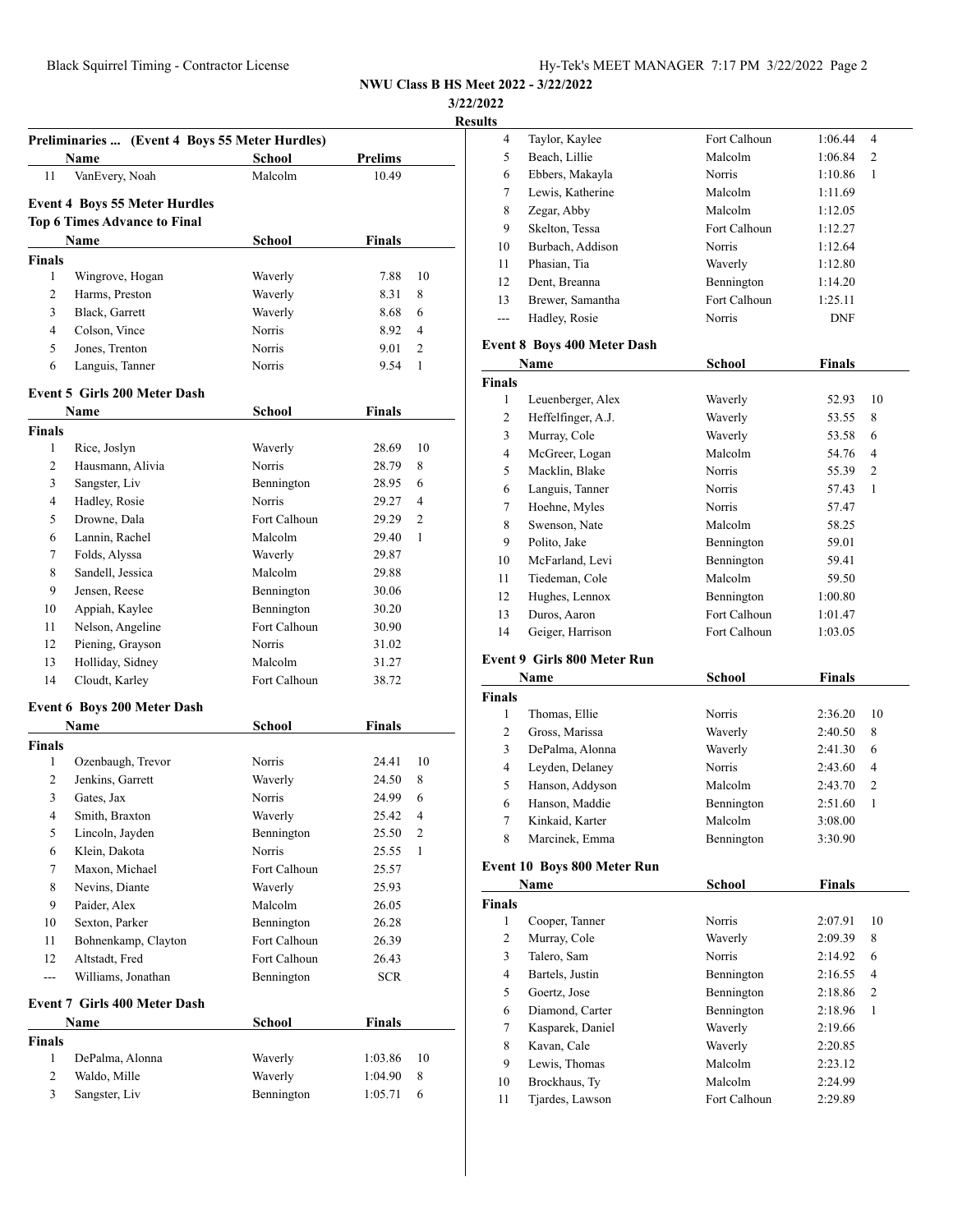**3/22/2022**

**Results**

|                | Finals  (Event 10 Boys 800 Meter Run) |               |               |                |
|----------------|---------------------------------------|---------------|---------------|----------------|
|                | Name                                  | School        | <b>Finals</b> |                |
| 12             | Wilkie, Bricen                        | Malcolm       | 2:34.63       |                |
|                | <b>Event 11 Girls 1600 Meter Run</b>  |               |               |                |
|                | Name                                  | School        | Finals        |                |
| <b>Finals</b>  |                                       |               |               |                |
| 1              | Zavala, Kendall                       | Norris        | 5:45.53       | 10             |
| $\overline{2}$ | Bench, Bria                           | Fort Calhoun  | 6:01.51       | 8              |
| 3              | Benker, Shianne                       | Waverly       | 6:04.36       | 6              |
| 4              | Havlat, Laci                          | Norris        | 6:14.92       | 4              |
| 5              | Bednar, Mia                           | <b>Norris</b> | 6:59.56       | $\overline{2}$ |
| 6              | Shafer, Natalie                       | Malcolm       | 7:00.90       | 1              |
| 7              | Brockhaus, Luci                       | Malcolm       | 8:34.49       |                |
| ---            | Iske, Morgan                          | Bennington    | SCR           |                |
|                |                                       |               |               |                |
|                | Event 12 Boys 1600 Meter Run          |               |               |                |
|                | Name                                  | <b>School</b> | <b>Finals</b> |                |
| <b>Finals</b>  |                                       |               |               |                |
| 1              | Brockhaus, Ty                         | Malcolm       | 5:15.04       | 10             |
| $\overline{c}$ | Maendele, Ben                         | Norris        | 5:17.08       | 8              |
| 3              | Jueneman, Kolton                      | Waverly       | 5:17.09       | 6              |
| 4              | Franzen, Will                         | Waverly       | 5:17.14       | 4              |
| 5              | Zoucha, Zane                          | Malcolm       | 5:19.08       | $\overline{2}$ |
| 6              | Gamble, Garrett                       | Bennington    | 5:21.29       | 1              |
| 7              | Bice, Cooper                          | <b>Norris</b> | 5:21.89       |                |
| 8              | Behrends, Wyatt                       | <b>Norris</b> | 5:25.40       |                |
| 9              | Wilkie, Bricen                        | Malcolm       | 5:37.06       |                |
| 10             | Cockerill, Gregory                    | Waverly       | 5:37.11       |                |
| 11             | Karowlski, Andrew                     | Bennington    | 5:37.55       |                |
| 12             | Scott, Angel                          | Fort Calhoun  | 6:22.58       |                |
| ---            | Boonstra, Riley                       | Norris        | <b>SCR</b>    |                |
|                | Event 13 Girls 3200 Meter Run         |               |               |                |
|                | Name                                  | <b>School</b> | <b>Finals</b> |                |
| <b>Finals</b>  |                                       |               |               |                |
| 1              | Bench, Bria                           | Fort Calhoun  | 13:17.71      | 10             |
| $\overline{c}$ | Benker, Shianne                       | Waverly       | 13:21.89      | 8              |
| 3              | Petsche, Tanna                        | Norris        | 14:18.62      | 6              |
| 4              | VanBrocklin, Anna                     | Norris        | 14:40.92      | 4              |
| 5              | Elftmann, Sarah                       | Bennington    | 14:51.95      | 2              |
|                | Event 14 Boys 3200 Meter Run          |               |               |                |
|                | Name                                  | <b>School</b> | <b>Finals</b> |                |
| <b>Finals</b>  |                                       |               |               |                |
| $\mathbf{1}$   | Olberding, Ely                        | Fort Calhoun  | 11:10.00      | 10             |
| $\overline{2}$ | Olberding, Lance                      | Fort Calhoun  | 11:13.01      | 8              |
| 3              | VanBrocklin, Eli                      | Norris        | 11:16.75      | 6              |
| 4              | Cyboron, Cody                         | Norris        | 11:25.87      | 4              |
| 5              | Carlson, Mason                        | Norris        | 11:35.11      | 2              |
| 6              | Brockhaus, Joseph                     | Malcolm       | 11:41.85      | 1              |
| 7              | Jueneman, Kolton                      | Waverly       | 11:54.77      |                |
| 8              | Skelton, Travis                       | Fort Calhoun  | 12:03.25      |                |
| 9              | Witzel, Cayden                        | Malcolm       | 12:59.94      |                |
| 10             | Leffers, Bryson                       | Malcolm       | 13:42.62      |                |
| ---            | Pittman, Zachary                      | Norris        | <b>SCR</b>    |                |
|                |                                       |               |               |                |

|               | Event 15 Girls High Jump<br>Name | <b>School</b> | <b>Finals</b> |                |
|---------------|----------------------------------|---------------|---------------|----------------|
| <b>Finals</b> |                                  |               |               |                |
| 1             | Bench, Bria                      | Fort Calhoun  | 4-10.00       | 10             |
| 2             | Rice, Ani                        | Norris        | 4-08.00       | 8              |
| 3             | Bingham, Sophie                  | Waverly       | 4-06.00       | 6              |
| 4             | Burbach, Addison                 | Norris        | 4-04.00       | 3              |
| 4             | King, Breeley                    | Waverly       | 4-04.00       | 3              |
| 6             | Miller, Allsion                  | Bennington    | 4-02.00       | 1              |
| 7             | Iske, Kloee                      | Waverly       | J4-02.00      |                |
| 8             | Skelton, Tessa                   | Fort Calhoun  | 4-00.00       |                |
| ---           | Barta, Katie                     | Fort Calhoun  | <b>SCR</b>    |                |
|               |                                  |               |               |                |
|               | <b>Event 16 Boys High Jump</b>   |               |               |                |
|               | Name                             | School        | <b>Finals</b> |                |
| <b>Finals</b> |                                  |               |               |                |
| 1             | Johnson, Drew                    | Malcolm       | 5-10.00       | 10             |
| 2             | Cerny, Cooper                    | Norris        | 5-08.00       | 8              |
| 3             | Holen, Brooks                    | Norris        | 5-06.00       | 6              |
| 4             | Gates, Jax                       | Norris        | 5-04.00       | 4              |
| 5             | Folds, Amari                     | Waverly       | J5-04.00      | 2              |
| 6             | Benson, Dallas                   | Waverly       | J5-04.00      | 1              |
| 7             | Swenson, Nate                    | Malcolm       | 5-00.00       |                |
| 7             | Cook, Jonathan                   | Malcolm       | 5-00.00       |                |
| 9             | Skelton, Travis                  | Fort Calhoun  | J5-00.00      |                |
|               | Clarke, Isaac                    | Waverly       | ΝH            |                |
| ---           | Geiger, Harrison                 | Fort Calhoun  | NH            |                |
| ---           | Koesters, Will                   | Bennington    | NH            |                |
| ---           | Lincoln, Jayden                  | Bennington    | NH            |                |
| $---$         | Tjardes, Lawson                  | Fort Calhoun  | NH            |                |
| ---           | Crawford, Sam                    | Bennington    | SCR           |                |
|               |                                  |               |               |                |
|               | <b>Event 17 Girls Pole Vault</b> |               |               |                |
|               | Name                             | <b>School</b> | <b>Finals</b> |                |
| <b>Finals</b> |                                  |               |               |                |
| 1             | Bishoff, Chloe                   | Norris        | 9-00.00       | 10             |
| 2             | Behrends, Calley                 | Norris        | 8-06.00       | 8              |
| 3             | Wiese, Jolee                     | Waverly       | 7-00.00       | 6              |
| 4             | Bryant, Alexis                   | <b>Norris</b> | J7-00.00      | 3              |
| 4             | Bingham, Sophie                  | Waverly       | J7-00.00      | 3              |
| 6             | Sandell, Jessica                 | Malcolm       | J7-00.00      | 0.5            |
| 6             | Lewis, Katherine                 | Malcolm       | J7-00.00      | 0.5            |
| 8             | Babb, Alanea                     | Malcolm       | 6-06.00       |                |
| ---           | Benes, Lille                     | Waverly       | NΗ            |                |
|               |                                  |               |               |                |
|               | <b>Event 18 Boys Pole Vault</b>  |               |               |                |
|               | Name                             | <b>School</b> | Finals        |                |
| <b>Finals</b> |                                  |               |               |                |
| 1             | Jacobs, Mitchell                 | Norris        | 12-06.00      | 10             |
|               | Schernikau, Sam                  | Waverly       | 12-00.00      | 8              |
| $\mathbf{2}$  | Bell, Jaidon                     | Waverly       | 10-00.00      | 6              |
| 3             |                                  |               | 9-06.00       | 4              |
| 4             | Watson, Asher                    | Norris        |               |                |
| 5             | Zoucha, Gavin                    | Malcolm       | $9 - 00.00$   | $\mathfrak{2}$ |
| 6             | Turner, Sebastian                | Bennington    | 8-00.00       | 1              |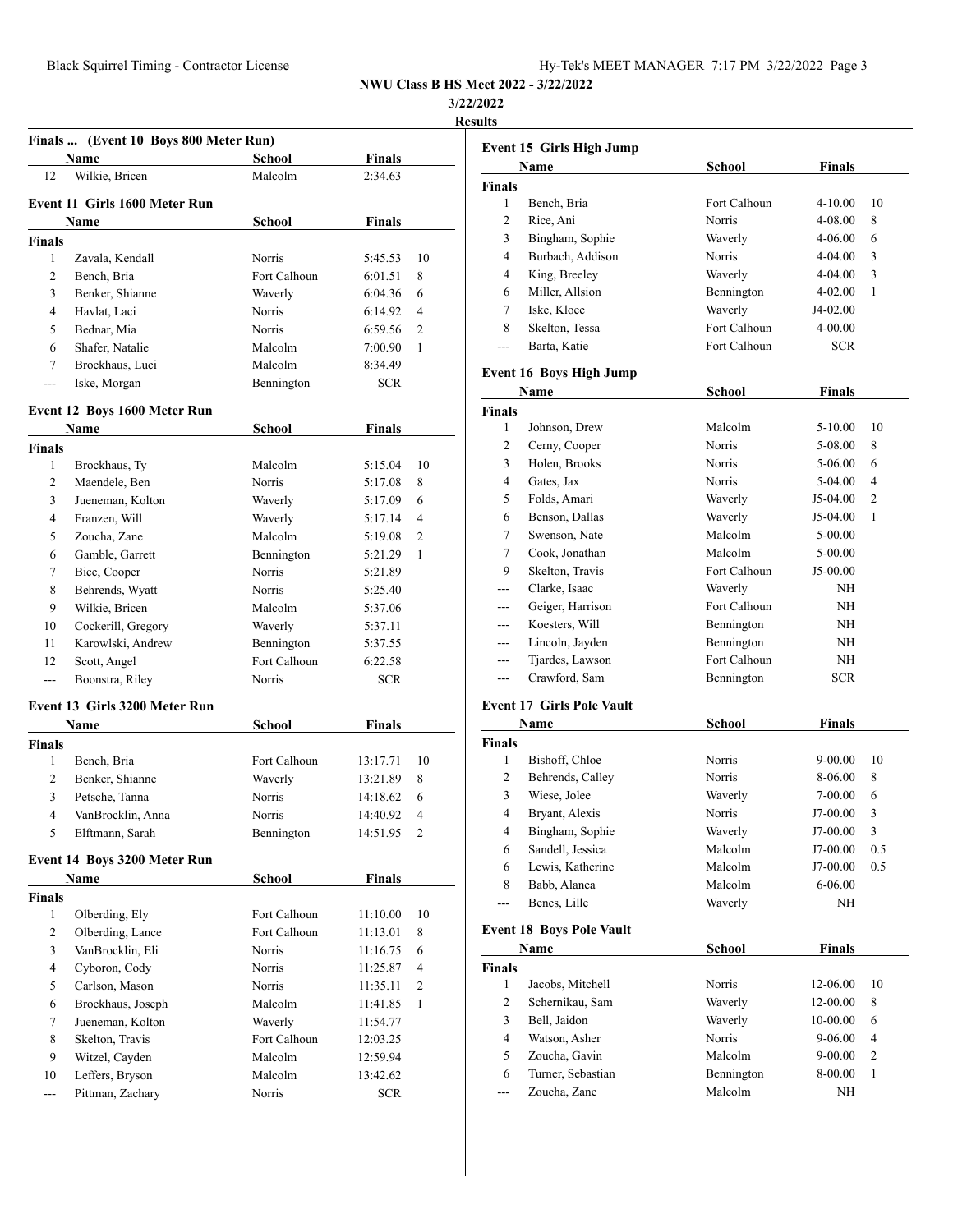**Finals ... (Event 18 Boys Pole Vault)**

**NWU Class B HS Meet 2022 - 3/22/2022**

**3/22/2022**

**Result** 

| lts   |                    |              |            |  |
|-------|--------------------|--------------|------------|--|
|       | Jorgensen, Cassidy | Bennington   | 27-08.25   |  |
|       | Broders, Karsyn    | Malcolm      | 26-07.25   |  |
| 9     | Cloudt, Karley     | Fort Calhoun | 25-08.00   |  |
| 10    | Dent, Breanna      | Bennington   | 25-05.00   |  |
| $---$ | Melton, Mazzi      | Bennington   | <b>SCR</b> |  |
|       |                    |              |            |  |

# **Event 22 Boys Triple Jump**

# **All Athletes Receive 3 Jumps - No Finals**

|               | Name                | School        | Finals       |                |
|---------------|---------------------|---------------|--------------|----------------|
| <b>Finals</b> |                     |               |              |                |
| 1             | Wingrove, Hogan     | Waverly       | $40 - 11.50$ | 10             |
| 2             | Borchardt, Deitrich | <b>Norris</b> | $40 - 00.50$ | 8              |
| 3             | Hartman, Zac        | Waverly       | 39-01.50     | 6              |
| 4             | Bouwman, Grayson    | Fort Calhoun  | 36-08.00     | 4              |
| 5             | Johnson, Drew       | Malcolm       | 36-03.00     | $\overline{2}$ |
| 6             | Klein, Dakota       | <b>Norris</b> | 36-01.00     | 1              |
| 7             | Walters, Luke       | Malcolm       | 36-00.00     |                |
| 8             | Maxon, Michael      | Fort Calhoun  | 35-10.75     |                |
| 9             | Langston, Micah     | <b>Norris</b> | 35-08.25     |                |
| 10            | Meyers, Austin      | Waverly       | 34-10.50     |                |
| 11            | Geiger, Harrison    | Fort Calhoun  | 34-04.00     |                |
| 12            | Koesters, Will      | Bennington    | 29-03.50     |                |
| 13            | Meyers, Hunter      | Malcolm       | 24-08.00     |                |
| ---           | Diamond, Carter     | Bennington    | <b>SCR</b>   |                |
| ---           | Crawford, Sam       | Bennington    | <b>SCR</b>   |                |

# **Event 23 Girls Shot Put**

|  | 8 To Final |
|--|------------|
|  |            |

|               | Name                    | <b>School</b> | <b>Finals</b> |                |
|---------------|-------------------------|---------------|---------------|----------------|
| <b>Finals</b> |                         |               |               |                |
| 1             | Burbach, Sage           | Norris        | 41-08.00      | 10             |
| 2             | Kircher, Gracie         | Norris        | 38-00.50      | 8              |
| 3             | Osterhaus, Kate         | Norris        | 35-02.00      | 6              |
| 4             | Dicke, Jaelyn           | Waverly       | 34-01.00      | $\overline{4}$ |
| 5             | Kappler, Katyn          | Waverly       | 33-05.50      | $\overline{c}$ |
| 6             | Fortik, Alyssa          | Malcolm       | 31-11.00      | 1              |
| 7             | Sutter, Raynah          | Waverly       | 31-07.00      |                |
| 8             | Farritor, Keria         | Malcolm       | 31-05.00      |                |
| 9             | Dierks, Mollie          | Fort Calhoun  | 28-02.00      |                |
| 10            | Niehaus, Macy           | Bennington    | 26-04.00      |                |
| 11            | Wells, Raegen           | Fort Calhoun  | 25-05.00      |                |
| 12            | Zelasney, Sierra        | Bennington    | 23-07.00      |                |
| 13            | Christensen, Anna-Grace | Malcolm       | 23-05.00      |                |
| 14            | Tinkham, Madelyn        | Fort Calhoun  | 21-05.50      |                |

#### **Event 24 Boys Shot Put**

|  | 8 To Final |  |
|--|------------|--|
|  |            |  |

|        | Name            | School       | <b>Finals</b> |                |  |
|--------|-----------------|--------------|---------------|----------------|--|
| Finals |                 |              |               |                |  |
|        | Brown, Trevor   | Waverly      | 48-07.00      | 10             |  |
| 2      | Krauter, Jacob  | Waverly      | 44-11.00      | 8              |  |
| 3      | Coker, Ethan    | Malcolm      | $42 - 10.00$  | 6              |  |
| 4      | Witt, Lukas     | Norris       | 41-07.00      | 4              |  |
| 5      | Barnes, Brenden | Waverly      | $41 - 02.50$  | $\overline{2}$ |  |
| 6      | Dierks, Clint   | Fort Calhoun | $40 - 11.50$  |                |  |
|        | Pratt, Michael  | Fort Calhoun | $40 - 02.00$  |                |  |
|        |                 |              |               |                |  |

|                | <b>Event 19 Girls Long Jump</b>          |               |               |                |
|----------------|------------------------------------------|---------------|---------------|----------------|
|                | All Athletes Receive 3 Jumps - No Finals |               |               |                |
|                | Name                                     | School        | <b>Finals</b> |                |
| <b>Finals</b>  |                                          |               |               |                |
| 1              | Nelson, Angeline                         | Fort Calhoun  | 15-03.00      | 10             |
| 2              | Williams, Jordyn                         | Norris        | 14-11.75      | 8              |
| 3              | Waldo, Chloe                             | Waverly       | 14-06.00      | 6              |
| $\overline{4}$ | Jensen, Reese                            | Bennington    | 13-10.00      | 4              |
| 5              | Shepherd, Alexis                         | Waverly       | 13-09.50      | 2              |
| 6              | Jorgensen, Cassidy                       | Bennington    | 13-06.00      | 1              |
| 7              | Aschoff, Riston                          | Bennington    | 13-05.75      |                |
| 8              | Newell, Kassie                           | Waverly       | 13-04.25      |                |
| 9              | Williams, Ryleigh                        | Norris        | 13-02.25      |                |
| 10             | Broders, Karsyn                          | Malcolm       | 12-05.00      |                |
| 11             | Brewer, Samantha                         | Fort Calhoun  | 11-08.75      |                |
| 12             | Cloudt, Karley                           | Fort Calhoun  | 11-04.25      |                |
| 13             | Semerad, Maya                            | Malcolm       | 11-00.00      |                |
| 14             | Hraban, Bailey                           | Malcolm       | 10-07.50      |                |
| ---            | Bredthauer, Taylor                       | <b>Norris</b> | <b>SCR</b>    |                |
| ---            | Dubas, Mya                               | Waverly       | <b>SCR</b>    |                |
|                | <b>Event 20 Boys Long Jump</b>           |               |               |                |
|                | All Athletes Receive 3 Jumps - No Finals |               |               |                |
|                | <b>Name</b>                              | <b>School</b> | <b>Finals</b> |                |
| <b>Finals</b>  |                                          |               |               |                |
| 1              | Hoehne, Myles                            | Norris        | 19-03.00      | 10             |
| 2              | Cerny, Cooper                            | <b>Norris</b> | 19-02.25      | 8              |
| 3              | Walters, Luke                            | Malcolm       | 18-08.00      | 6              |
| $\overline{4}$ | Jones, Carson                            | Bennington    | 18-06.75      | 4              |
| 5              | Burhoop, Cohen                           | Waverly       | 18-05.50      | $\overline{c}$ |
| 6              | Baxter, Ta'Jonne                         | Waverly       | 17-11.25      | 1              |
| $\overline{7}$ | Turner, Sebastian                        | Bennington    | 17-09.00      |                |
| 8              | Smith, Harrison                          | Waverly       | 17-08.00      |                |
| 9              | Bouwman, Grayson                         | Fort Calhoun  | 17-05.00      |                |
| 10             | Bohnenkamp, Clayton                      | Fort Calhoun  | 17-03.50      |                |
| 11             | Duros, Aaron                             | Fort Calhoun  | 16-08.75      |                |
| 11             | Polito, Jake                             | Bennington    | 16-08.75      |                |
| 13             | Tiedeman, Cole                           | Malcolm       | 15-07.00      |                |
| 14             | Fox, Josh                                | Malcolm       | 14-09.75      |                |
| ---            | McNally, Jack                            | <b>Norris</b> | <b>FOUL</b>   |                |
| ---            | Johnson, Preston                         | Fort Calhoun  | <b>SCR</b>    |                |

**Name School Finals** --- Savage, Coleman Norris Norris SCR

#### **Event 21 Girls Triple Jump**

#### **All Athletes Receive 3 Jumps - No Finals**

|        | <b>Name</b>      | School        | <b>Finals</b> |                |
|--------|------------------|---------------|---------------|----------------|
| Finals |                  |               |               |                |
|        | Williams, Jordyn | <b>Norris</b> | 32-03.50      | 10             |
| 2      | Dubas, Mya       | Waverly       | 31-04.25      | 8              |
| 3      | Waldo, Chloe     | Waverly       | 30-05.00      | 6              |
| 4      | Drowne, Dala     | Fort Calhoun  | 30-02.50      | 4              |
| 5      | Taylor, Kaylee   | Fort Calhoun  | 30-00.00      | $\overline{2}$ |
| 6      | Soares, Rumer    | Waverly       | 27-11.00      |                |
|        |                  |               |               |                |